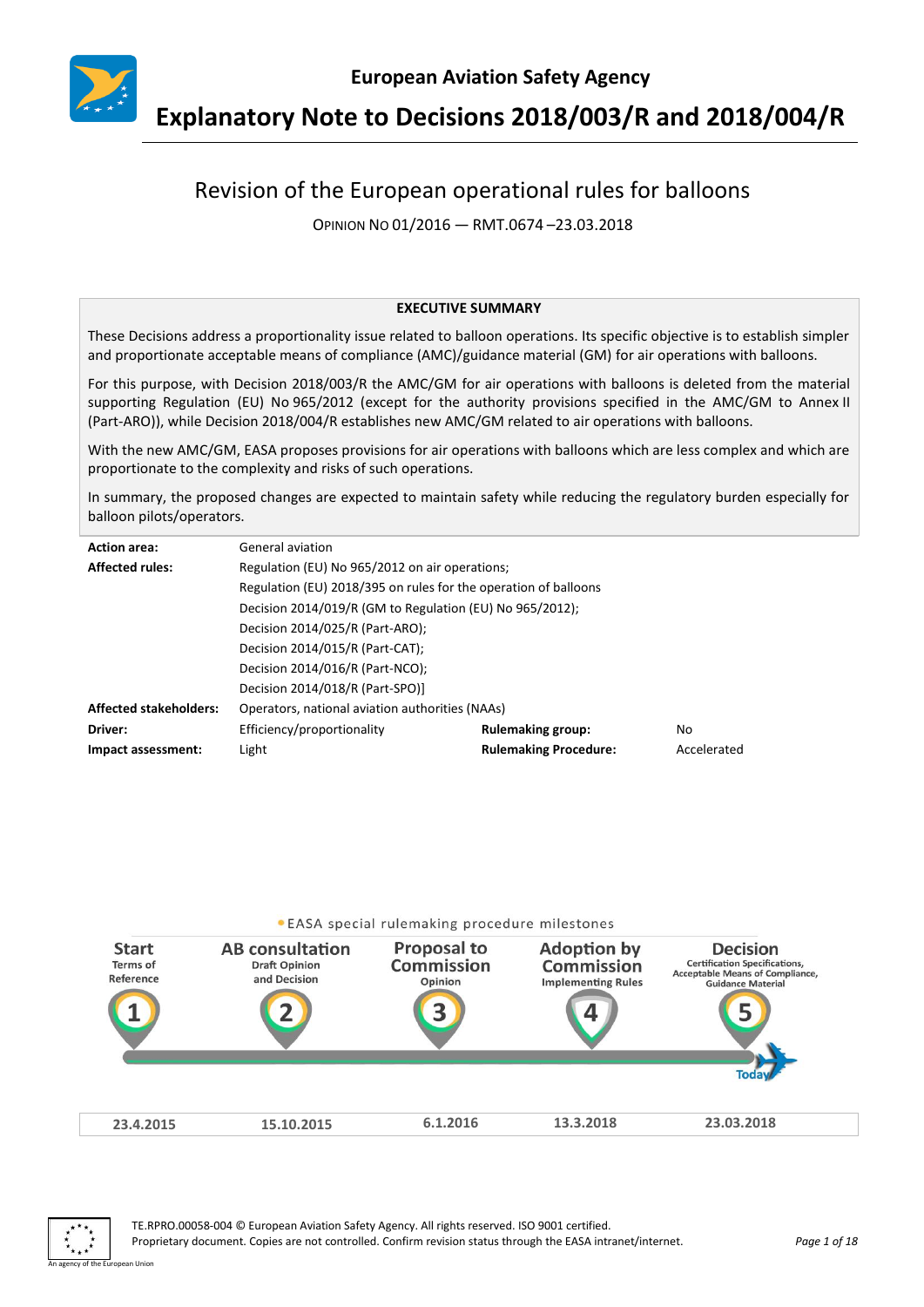## **Table of contents**

 $\cdot$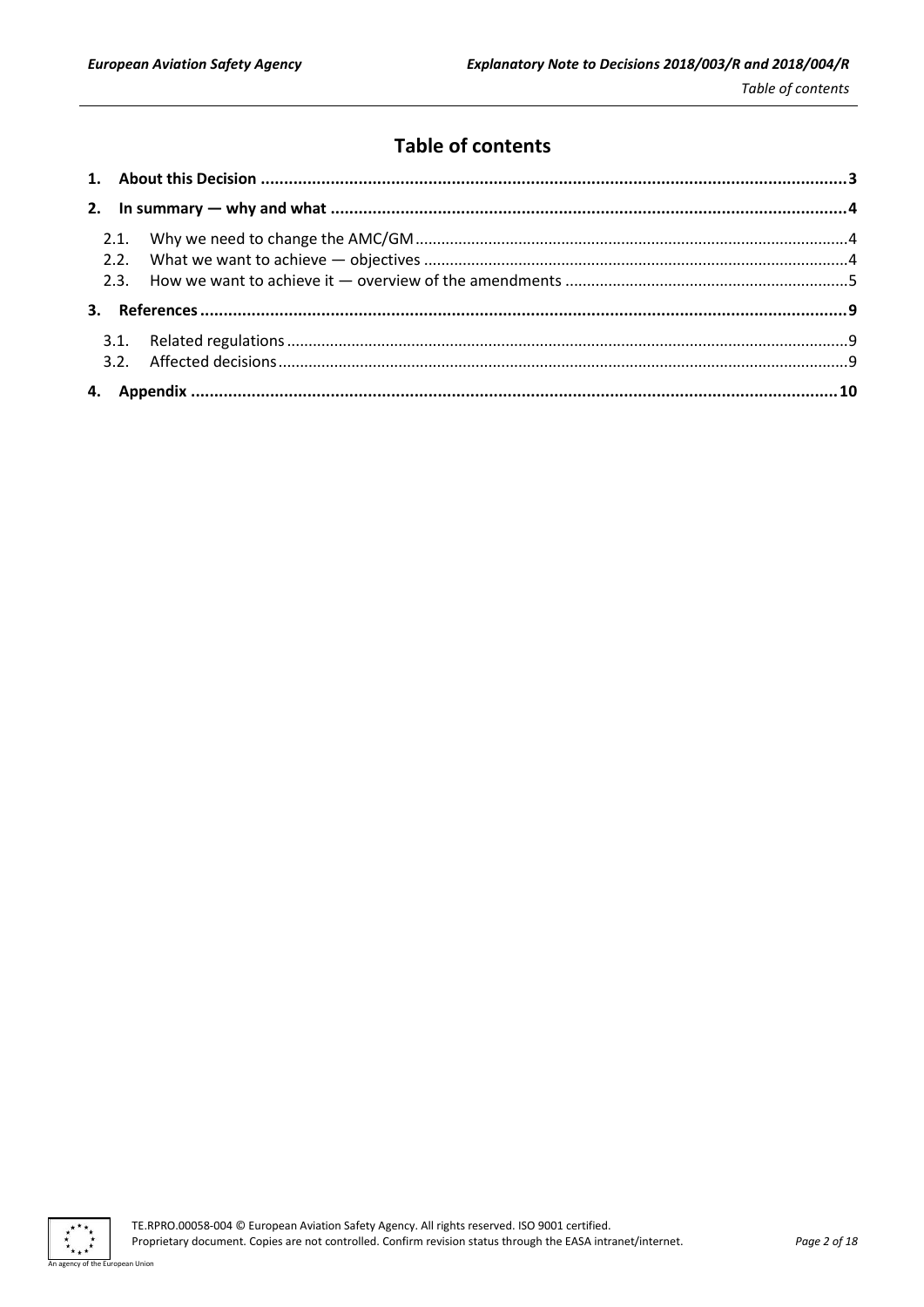## <span id="page-2-0"></span>**1. About this Decision**

The European Aviation Safety Agency (EASA) developed ED Decisions 2018/003/R and 2018/004/R in line with Regulation (EC) No 216/2008<sup>1</sup> (hereinafter referred to as the 'Basic Regulation') and the Rulemaking Procedure<sup>2</sup>.

This rulemaking activity is included in the EASA 5-year Rulemaking Programme<sup>3</sup> under rulemaking task RMT.0674. The scope and timescales of the task were defined in the related Terms of Reference<sup>4</sup>.

The draft text of these Decisions has been developed by EASA, supported by an expert group<sup>5</sup>. All interested parties were consulted through a focused consultation<sup>6</sup>.

EASA reviewed the comments received during the consultation. Based on the comments received, EASA published Opinion No 01/2016<sup>7</sup> on 7.1.2016, which was addressed to the European Commission. The related EU Regulations 2018/394 $^8$  and 2018/395 $^9$  were adopted on 13 March 2018.

The final text of these Decisions with the acceptable means of compliance (AMC)/guidance material (GM) has been developed by EASA with the support of the RMT.0674 expert group and by conducting a focused consultation $^{10}$ .

The major milestones of this rulemaking activity are presented on the title page.

<sup>10</sup> Written consultation of the Member States' Air Operations Technical Body (Air OPS TeB) on 7.12.2017 to 17.1.2018.



**.** 

Proprietary document. Copies are not controlled. Confirm revision status through the EASA intranet/internet. *Page 3 of 18*

<sup>1</sup> Regulation (EC) No 216/2008 of the European Parliament and of the Council of 20 February 2008 on common rules in the field of civil aviation and establishing a European Aviation Safety Agency, and repealing Council Directive 91/670/EEC, Regulation (EC) No 1592/2002 and Directive 2004/36/EC (OJ L 79, 19.3.2008, p. 1) http://eur-[lex.europa.eu/legal](http://eur-lex.europa.eu/legal-content/EN/TXT/?qid=1467719701894&uri=CELEX:32008R0216)[content/EN/TXT/?qid=1467719701894&uri=CELEX:32008R0216\)](http://eur-lex.europa.eu/legal-content/EN/TXT/?qid=1467719701894&uri=CELEX:32008R0216).

<sup>2</sup> EASA is bound to follow a structured rulemaking process as required by Article 52(1) of Regulation (EC) No 216/2008. Such a process has been adopted by the EASA Management Board (MB) and is referred to as the 'Rulemaking Procedure'. See MB Decision No 18-2015 of 15 December 2015 replacing Decision 01/2012 concerning the procedure to be applied by EASA for the issuing of opinions, certification specifications and guidance material [\(http://www.easa.europa.eu/the-agency/management](http://www.easa.europa.eu/the-agency/management-board/decisions/easa-mb-decision-18-2015-rulemaking-procedure)[board/decisions/easa-mb-decision-18-2015-rulemaking-procedure\)](http://www.easa.europa.eu/the-agency/management-board/decisions/easa-mb-decision-18-2015-rulemaking-procedure).

<sup>3</sup> <http://easa.europa.eu/rulemaking/annual-programme-and-planning.php>

<sup>4</sup> <http://www.easa.europa.eu/document-library/terms-of-reference-and-group-compositions/tor-rmt0674>

<sup>5</sup> After publication of the Opinion No 01/2016 on 6.1.2016, mainly dealing with the Implementing Rules on air operations with balloons, two meetings of the expert group (on 13.9.2016 and on 28.11.2017) were dedicated especially to the development of the AMC/GM.

<sup>6</sup> 1-day public workshop on 15.10.2015.

<sup>7</sup> <http://www.easa.europa.eu/document-library/opinions/opinion-012016>

<sup>8</sup> Commission Regulation (EU) 2018/394 of 13 March 2018 amending Commission Regulation (EU) No 965/2012 as regards the deletion of air operations requirements for balloons (OJ L 71, 14.3.2018, p. 1). 9

Commission Regulation (EU) 2018/395 of 13 March 2018 laying down detailed rules for the operation of balloons pursuant to Regulation (EC) No 216/2008 of the European Parliament and of the Council (OJ L 71, 14.3.2018, p. 10).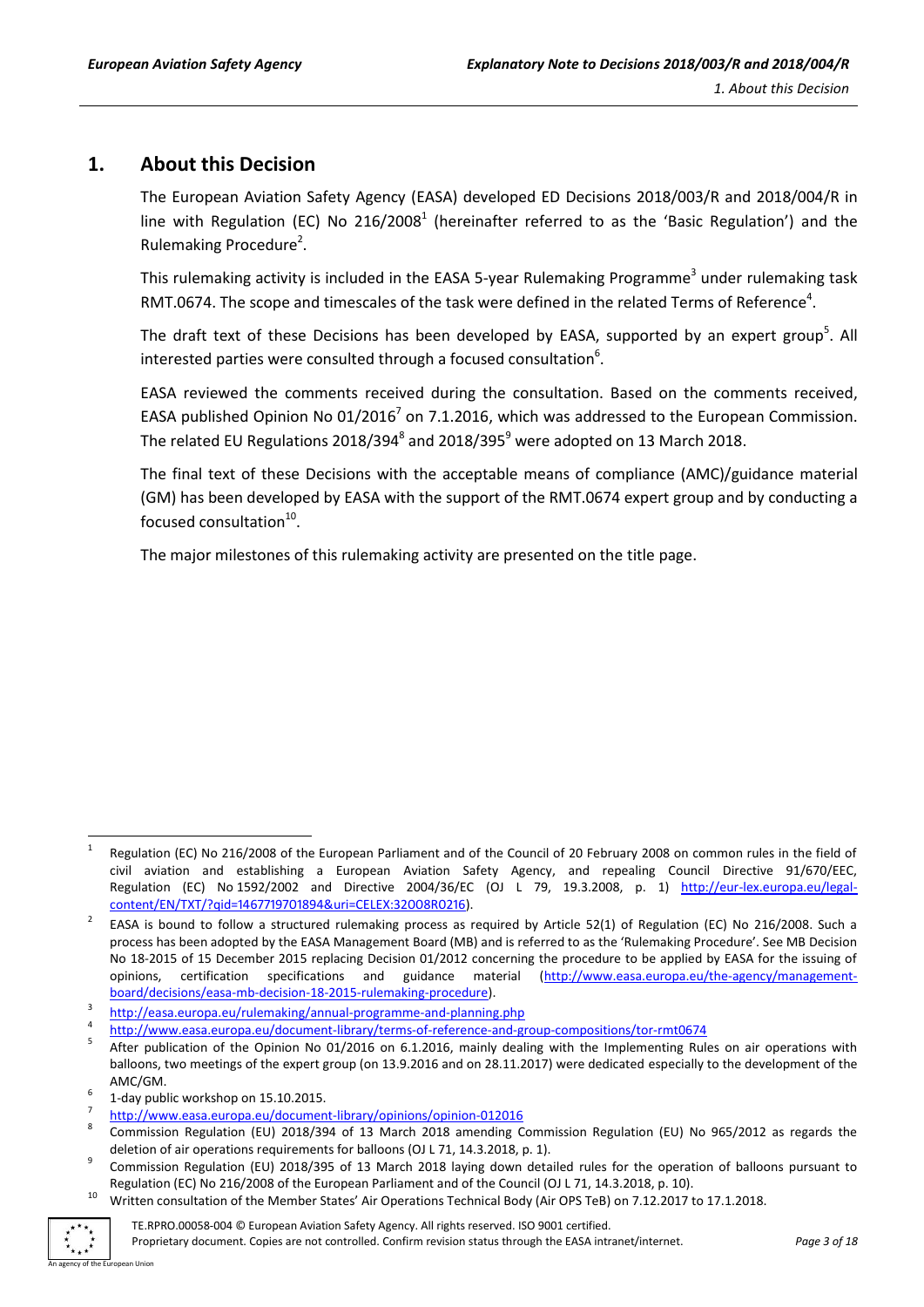## <span id="page-3-0"></span>**2. In summary — why and what**

#### <span id="page-3-1"></span>**2.1. Why we need to change the AMC/GM**

In the past, the European rules for air operations with balloons were laid down in Regulation (EU) No 965/2012. This Regulation did not only contain rules on balloons, but also the technical requirements and administrative procedures regulating air operations with aeroplanes and helicopters. In this respect, stakeholders have continuously raised the following concerns as regards the balloon rules:

- Regulation (EU) No 965/2012 is too complex to handle. For different balloon operations, different parts and different points within the regulation were applicable, sometimes 'hidden' and not easily identifiable.
- Many rules for balloons have been 'translated', e.g. from the rules for large passenger aeroplanes. This resulted in an overregulation for balloons, which, compared to large passenger aeroplanes for example, are simple aircraft.
- From the way the rules were written, it was not always clear whether they are applicable to balloons, and when they are, to which extent (e.g. rules on the operations manual, on the minimum equipment list (MEL), task specialist, etc.).

In the context of the General Aviation (GA) Road Map<sup>11</sup>, EASA took into consideration the concerns raised by stakeholders and decided to develop simpler and proportionate rules for air operations with balloons. This included the following major measures:

- establishing a new regulation for balloons; and
- restructuring, amending and simplifying the rules, extracted from Regulation (EU) No 965/2012, to establish a simpler and proportionate regulatory framework for air operations with balloons.

As a result, the following two Commission regulations now have been adopted:

- Regulation (EU) 2018/395 laying down detailed rules for the operation of balloons; and
- Regulation (EU) 2018/394 amending Regulation (EU) No 965/2012 as regards the deletion of air operations requirements for balloons.

Subsequently, simpler and proportionate AMC/GM had to be developed and the existing AMC/GM addressing air operations of balloons have to be deleted from the AMC/GM of Regulation (EU) No 965/2012 and its Annexes.

#### <span id="page-3-2"></span>**2.2. What we want to achieve — objectives**

The overall objectives of the EASA system are defined in Article 2 of Regulation (EC) No 216/2008. This proposal will contribute to the achievement of the overall objectives by addressing the issues outlined in Chapter 2.

TE.RPRO.00058-004 © European Aviation Safety Agency. All rights reserved. ISO 9001 certified. Proprietary document. Copies are not controlled. Confirm revision status through the EASA intranet/internet. *Page 4 of 18*



 $11$ <http://www.easa.europa.eu/easa-and-you/general-aviation/general-aviation-road-map> and <http://easa.europa.eu/system/files/dfu/European%20GA%20Safety%20Strategy.pdf>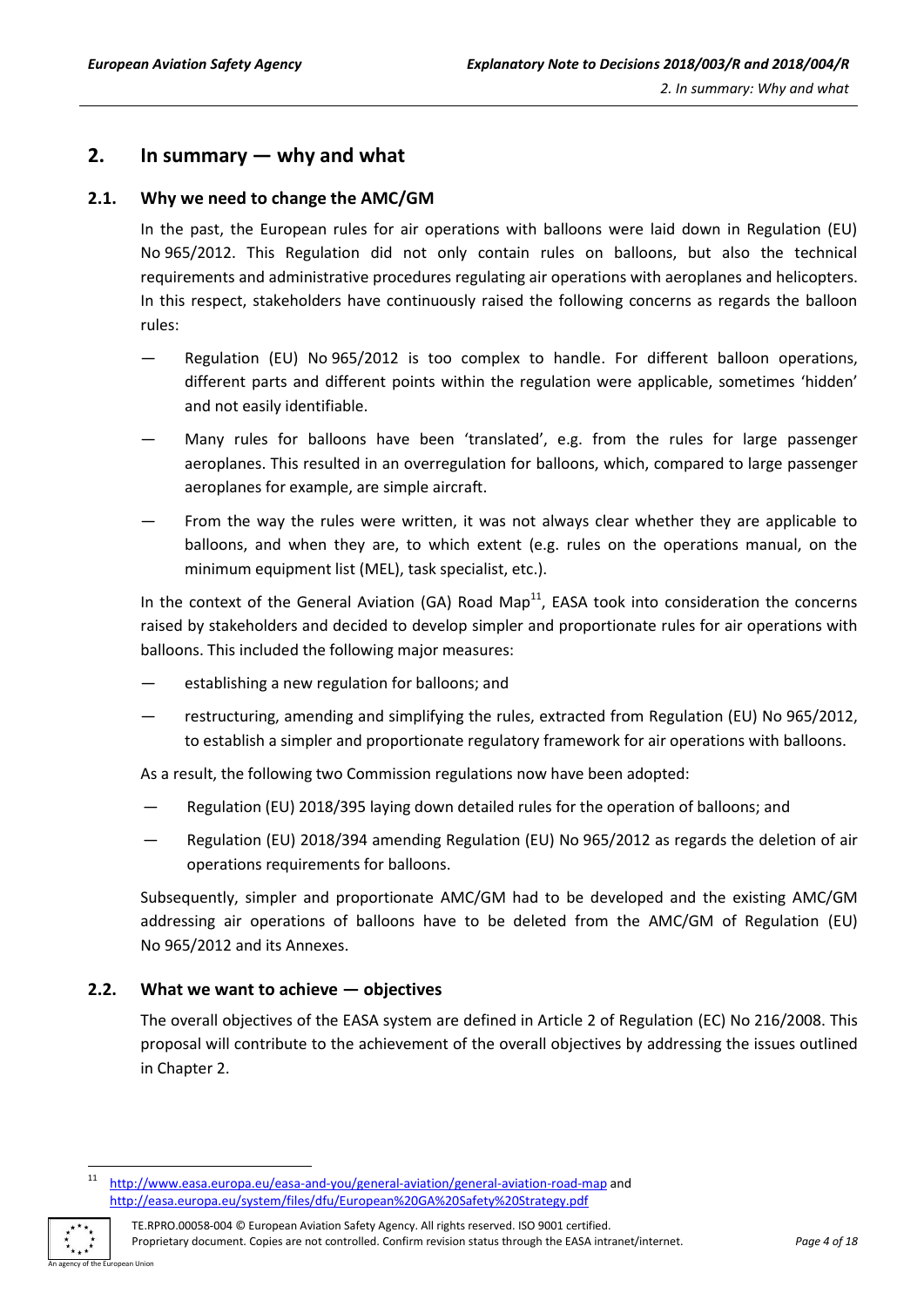The specific objective of this proposal is to establish dedicated balloon operations requirements that are better considering the specificities of balloons and are proportionate to the complexity and risks of balloon flying.

#### <span id="page-4-0"></span>**2.3. How we want to achieve it — overview of the amendments**

The outcome of the consultation of the major items was discussed in Section 2.3 of Opinion 01/2016. Thereby, however, emphasis was put on the implementing rules.

In the present document, **Table A1** in the Appendix provides information on the modifications of the AMC/GM. For Regulation (EU) 2018/395 as well as for the new Annex II (Part-BOP), this table provides a comparison of each new AMC/GM and the previous AMC/GM of Regulation (EU) No 965/2012.

The major technical changes, compared to the previous AMC/GM of Regulation (EU) No 965/2012, are described below:

- **Prescriptive vs performance-based rulemaking:** The majority of the expert group members emphasised that for the balloon community prescriptive rulemaking may, in many cases, be a better solution, since it gives clear 'instructions', while performance-based rulemaking to some extent may be more difficult to understand and to implement.
- **Transfer of previous implementing rules to AMC/GM:** In several cases EASA, supported by the expert group members, decided to transfer certain provisions, which were initially laid down as implementing rule in Regulation (EU) No 965/2012, to AMC/GM. The advantages are:
	- The implementing rules are kept short and are focussed on the basic requirements.
	- Addressing the more specific items in the AMC/GM means that EASA can amend these items more easily within its own remit by publishing a new Decision.

The transfer of previous implementing rules to AMC/GM has been carried out for the following points (see also Table A1):

- GM1 BOP.BAS.001 Scope MIXED BALLOONS;
- AMC1 BOP.BAS.110 Fuel and ballast supply and planning GENERAL;
- AMC1 BOP.BAS.180 Use of supplemental oxygen GENERAL;
- AMC3 BOP.BAS.190 Balloon specialised operations Risk assessment and checklist CHECKLIST FOR PARACHUTE OPERATIONS;
- AMC2 BOP.BAS.340 Life-saving and signalling equipment Flights over water EQUIPMENT;
- AMC3 BOP.ADD.200 Operations manual MORE CONSERVATIVE DATA AND PROCEDURES; and
- AMC2 BOP.ADD.205 Record-keeping STORAGE PERIODS AND AVAILABILITY.
- **Task specialist:** The majority of the expert group members agreed with EASA that task specialists do not play an important role for specialised operations with balloons. Consequently, EASA decided not to introduce any implementing rules or any AMC/GM for task specialists.
- **Minimum equipment list (MEL):** For balloon operations, the importance of the MEL is low, since the manufacturer does not foresee equipment that may be temporarily inoperative. Contrary to large passenger aeroplanes for example, all of the mandatory equipment of balloons has to be

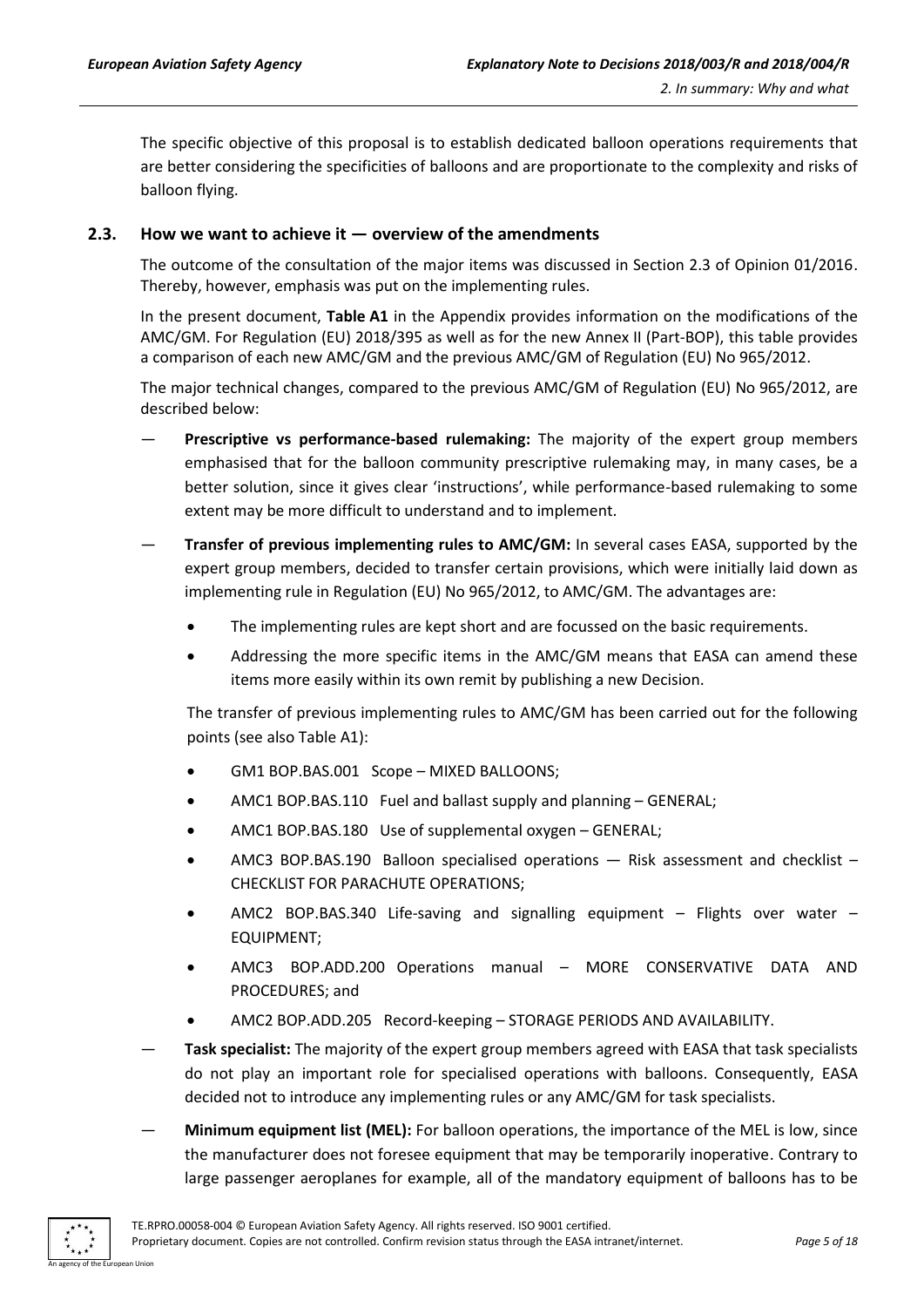operative at all times. Consequently, EASA decided not to introduce any implementing rules or any AMC/GM on the MEL.

- **Aerial advertising flights** (AMC1 BOP.BAS.001): Following a request of the majority of the expert group members, EASA included AMC as regards aerial advertising flights. These flights are only considered commercial operations, when certain preconditions are fulfilled.
- **Designation of persons as crew members** (GM1 BOP.BAS.040): Lately, GM has been introduced in the AMC/GM to Regulation (EU) No 965/2012 describing the designation of persons as crew members. EASA decided to add this GM also to the AMC/GM for air operations of balloons. The text provides guidance on what needs to be considered, when a person becomes a crew member (e.g. for ground handling).
- **Dangerous goods** (GM1 BOP.BAS.055 and GM2 BOP.BAS.055): Dangerous goods are not 'transported' with balloons. In addition, the expert group members made it clear that in general dangerous goods should not be 'carried' on board. The GM on dangerous goods has been adjusted and simplified accordingly. In addition, EASA has introduced new GM, which gives examples of dangerous goods.
- **Refuelling with persons on board** (GM1 BOP.BAS.170): As regards refuelling, the implementing rule prescribes that balloons shall not be refuelled when persons are on board. On request, EASA included GM to clarify that the replacement of fuel cylinders (which is not refuelling) may be conducted with persons on board.
- **Categorisation of balloon specialised operations** (GM2 BOP.BAS.190): Following the discussions within the expert group, whether or not an operation is a specialised operation, EASA decided to include GM for clarification: The pilot-in-command or the operator determines about the main purpose of an operation.
- **Operating limitations** (GM1 BOP.BAS.200): Following a request from the expert group members, EASA included GM on where to find the operating limitations (namely, in the AFM, and, in certain cases, in the operations manual).
- **Definition of 'permanently installed'** (GM1 BOP.BAS.300(a)(2)): On request of expert group members and for clarification, EASA included a definition of the term 'permanently installed' in the GM.
- **Minimum instruments and equipment for flight** (AMC1 BOP.BAS.305): EASA, in agreement with the expert group members, introduced AMC to further specifying the implementing rule on minimum instruments and equipment for flight.
- **Equipment requirements for restraint system** (GM1 BOP.BAS.320): As regards equipment requirements for restraint systems, EASA, for clarification, included GM containing a reference to the associated certification specifications.

An agency of the European Union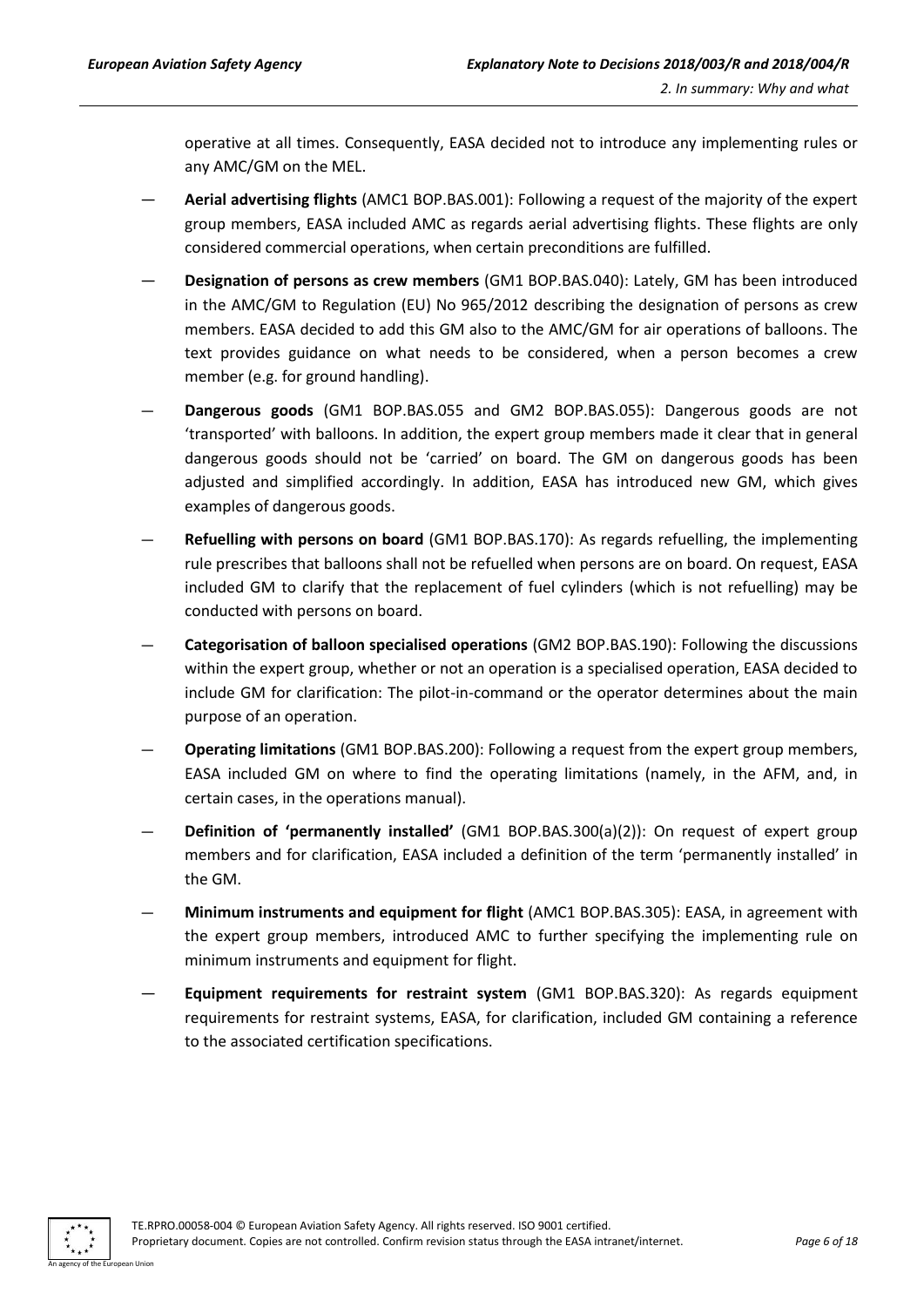- **Occurrence reporting** (AMC1 BOP.ADD.025(a)): To be more precise as regards the reporting of occurrences, EASA included AMC stating that in addition to reporting pursuant to Regulation (EU) No 376/2014<sup>12</sup>, the operator should also report according to Regulation (EU) 2015/1018<sup>13</sup>.
- **Management system – audit and organisational review** (AMC1 BOP.ADD.030(a)(6)): The majority of the expert group members raised serious concerns as regards the rules related to the management system. This especially holds for one-person operators or operators with only few employees. Taking these concerns into consideration, aside of the implementing rules, the provisions of the AMC/GM related to the management system have been substantially simplified, adjusted and rephrased to better address the needs of balloon operators. In this context, two major items as regards the compliance monitoring should be highlighted:
	- The operator determines the frequency of the independent audits of its management system. It is no longer mandatory to have such an audit on a yearly basis.
	- An operator with five or less full-time equivalents (FTEs) may choose to replace the independent audit by an organisational review, which does not contain any provision as regards independence.
- **Personnel requirements:**
	- **Smallest operator** (GM1 BOP.ADD.040): On request of the expert group members, EASA introduced GM to describe that a one-person operator can exist.
	- **Competence of nominated persons** (GM1 BOP.ADD.040(c)): Following a request of the expert group members, EASA modified the GM and thereby adapted the personnel requirements to the specificities and complexity of balloon operations.
- **Lease-in** (GM1 BOP.ADD.115/GM1 BOP.ADD.115(a)): The majority of the expert group members pointed out that in specific cases balloons are leased-in from a third country. Therefore, aside of the implementing rules, EASA established appropriate AMC/GM, which has been kept simple and where it is clarified that the main responsibility rests with the operator.
- **Operations manual**
	- **General provisions and content** (AMC BOP.ADD.200/AMC2 BOP.ADD.200): In agreement with the expert group members, EASA substantially simplified and adjusted the AMC as regards the general provisions and the content.
	- **Reference to a document published by the UK CAA** (GM1 BOP.ADD.200): On request, EASA included information on CAP 611, published by the UK CAA.
- **Additional training for the pilot-in-command** (AMC1 BOP.ADD.310(a)): Following a request of the expert group members, EASA included AMC containing provisions on training in first-aid and in the use of fire extinguishers.

<sup>13</sup> Commission Implementing Regulation (EU) 2015/1018 of 29 June 2015 laying down a list classifying occurrences in civil aviation to be mandatorily reported according to Regulation (EU) No 376/2014 of the European Parliament and of the Council (OJ L 163, 30.6.2015, p. 1).



 $12$ Regulation (EU) No 376/2104 of the European Parliament and of the Council of 3 April 2014 on the reporting, analysis and followup of occurrences in civil aviation, amending Regulation (EU) No 996/2010 of the European Parliament and of the Council and repealing Directive 2003/42/EC of the European Parliament and of the Council and Commission Regulations (EC) No 1321/2007 and (EC) No 1330/2007 (OJ L 122, 24.4.2014, p. 18).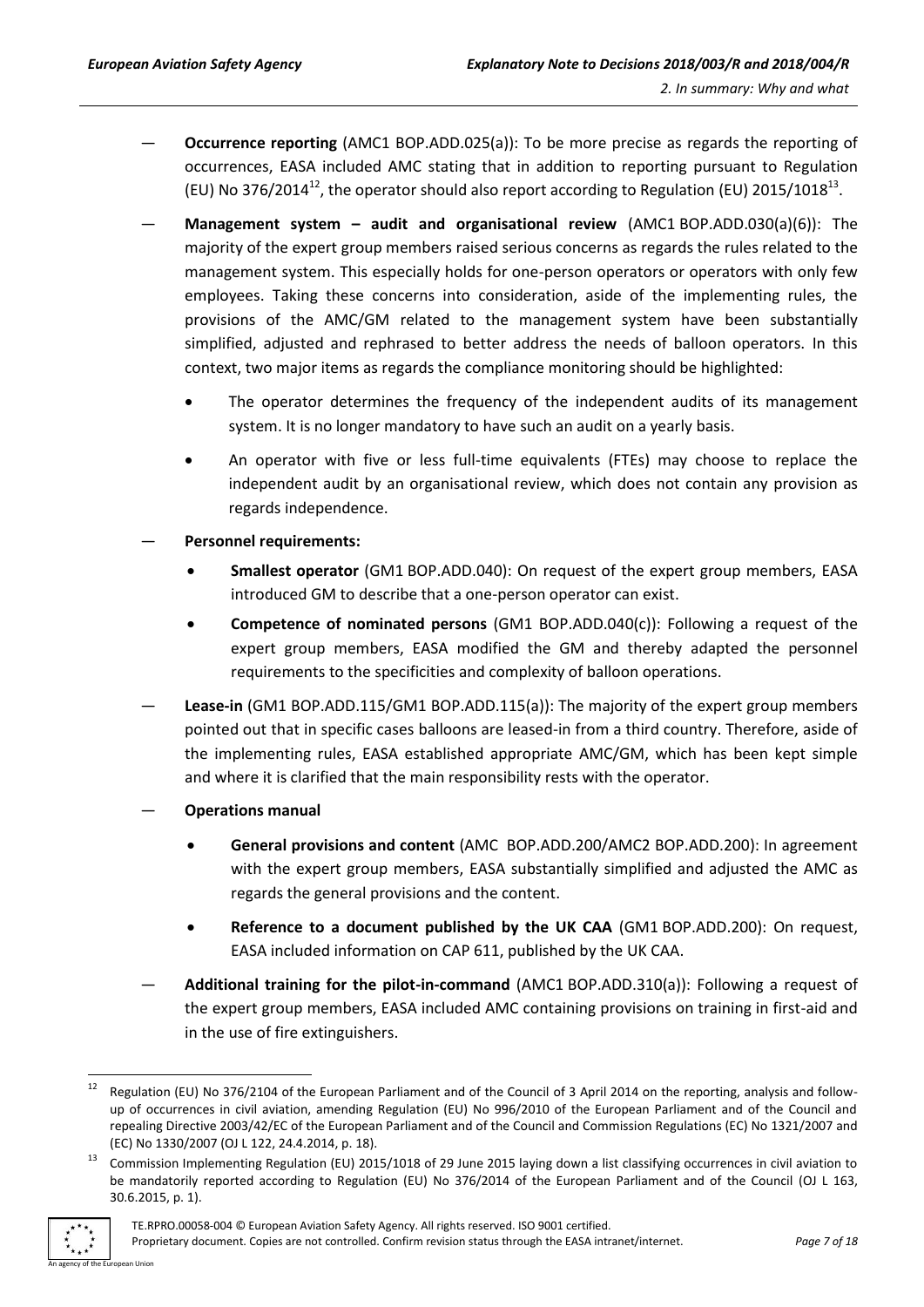- **Proficiency check** (AMC1 BOP.ADD.315(b);(c)): To provide clarification as regards the operator proficiency check, EASA added AMC clarifying how the proficiency check should be conducted.
- **Additional balloon crew member** (AMC1 BOP.ADD.410): According to the implementing rule an additional crew member is required when a balloon carries more than 19 passengers. The associated AMC has been expanded as regards his or her training and recency.

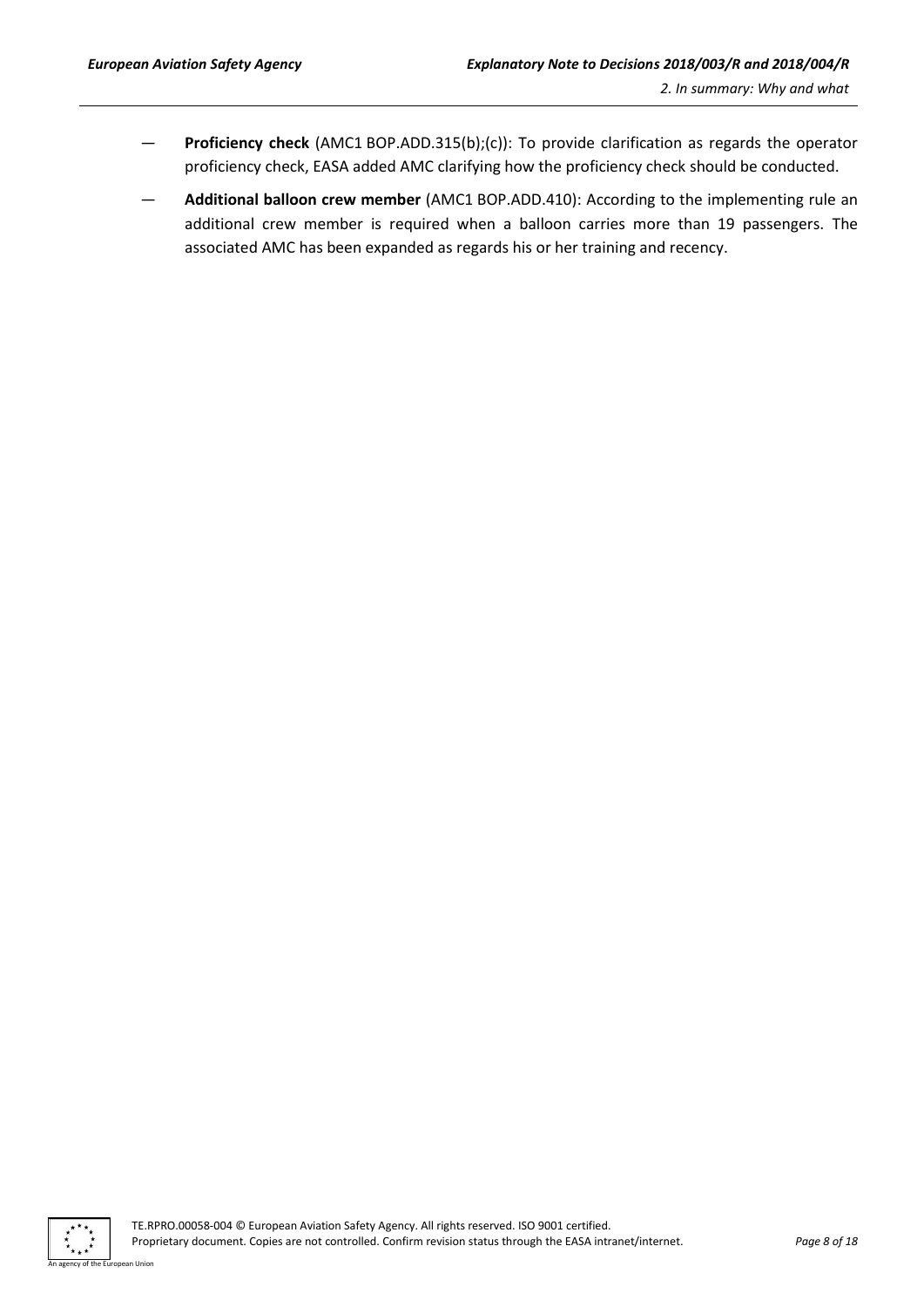## <span id="page-8-0"></span>**3. References**

#### <span id="page-8-1"></span>**3.1. Related regulations**

- Commission Regulation (EU) 2018/395 of 13 March 2018 laying down detailed rules for the operation of balloons pursuant to Regulation (EC) No 216/2008 of the European Parliament and of the Council (OJ L 71, 14.3.2018, p. 10)
- Commission Regulation (EU) No 965/2012 of 5 October 2012 laying down technical requirements and administrative procedures related to air operations pursuant to Regulation (EC) No 216/2008 of the European Parliament and of the Council (OJ L 296, 25.10.2012, p. 1))

#### <span id="page-8-2"></span>**3.2. Affected decisions**

- Decision 2014/019/R of the Executive Director of the Agency of 24 April 2014 adopting Guidance Material to Regulation (EU) No 965/2012 – 'GM to Regulation (EU) No 965/2012'
- Decision 2014/015/R of the Executive Director of the Agency of 24 April 2014 adopting Acceptable Means of Compliance and Guidance Material to Part-CAT of Commission Regulation (EU) No 965/2012 and repealing Decision 2012/018/R of the Executive Director of the Agency of 24 October 2012 — 'AMC and GM to Part-CAT — Issue 2'
- Decision 2014/016/R of the Executive Director of the Agency of 24 April 2014 adopting Acceptable Means of Compliance and Guidance Material to Part-NCO of Commission Regulation (EU) No 965/2012 and repealing Decision 2013/022/R of the Executive Director of the Agency of 23 August 2013 — 'AMC and GM to Part-NCO — Issue 2'
- Decisions 2014/018/R of the Executive Director of the Agency of 24 April 2014 adopting Acceptable Means of Compliance and Guidance Material to Part-SPO of Commission Regulation (EU) No 965/2012 — 'AMC and GM to Part-SPO'
- Decision 2014/025/R of the Executive Director of the Agency of 28 July 2014 adopting Acceptable Means of Compliance and Guidance Material to Part-ARO of Commission Regulation (EU) No 965/2012 and repealing Decision 2014/014/R of the Executive Director of the Agency of 24 April 2014 — 'AMC and GM to Part-ARO — Issue 3'

All Decisions are available at [http://easa.europa.eu/agency-measures/agency-decisions.php.](http://easa.europa.eu/agency-measures/agency-decisions.php)

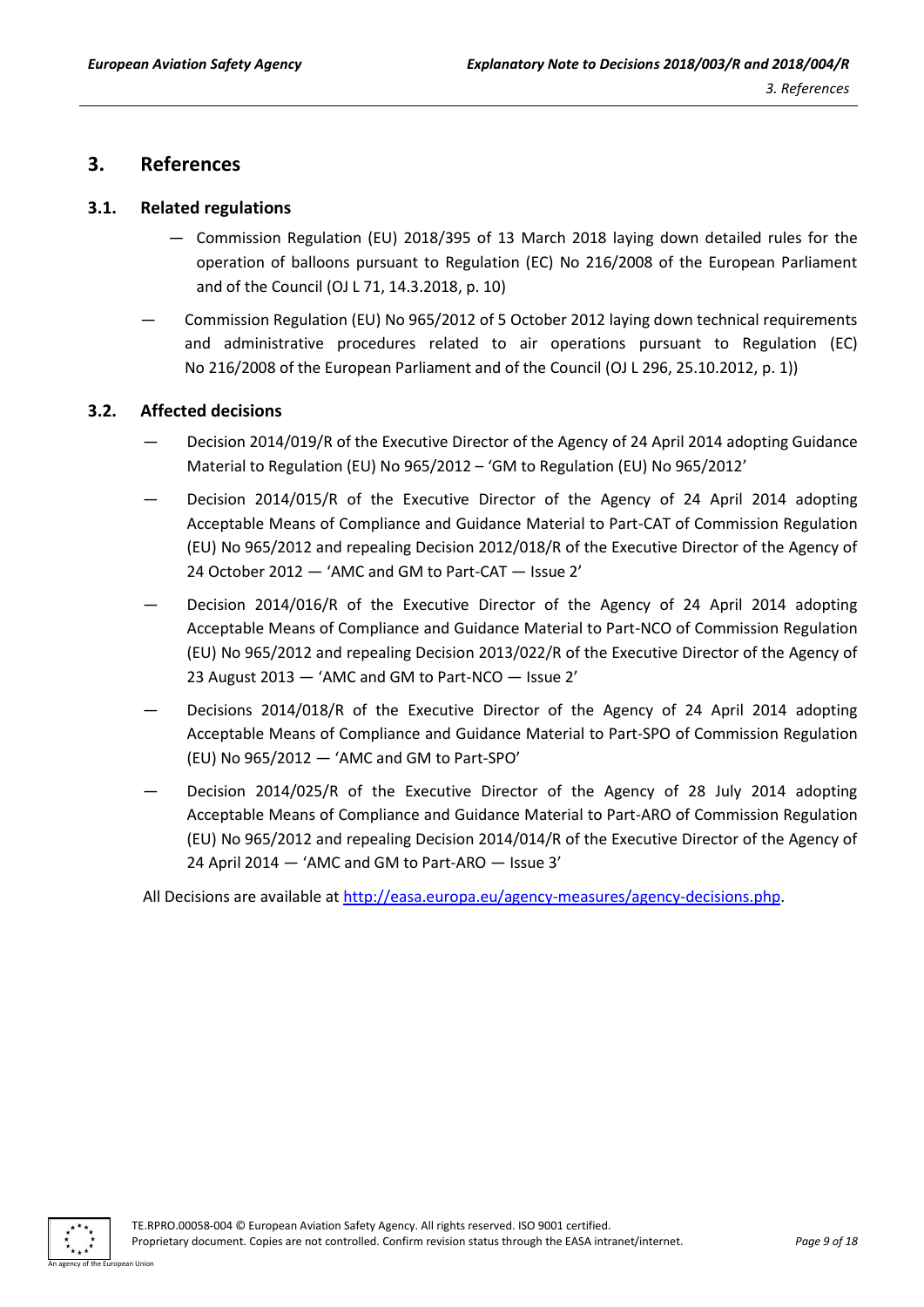## <span id="page-9-0"></span>**4. Appendix**

#### **Table A1— Comparison between AMC/GM in the new Regulation (EU) 2018/395 and previous AMC/GM in Regulation (EU) No 965/2012**

| <b>New AMC/GM</b>                                                                                                                 | <b>Previous AMC/GM</b>                 | Comparison                                                   |  |
|-----------------------------------------------------------------------------------------------------------------------------------|----------------------------------------|--------------------------------------------------------------|--|
| <b>COVER REGULATION</b>                                                                                                           |                                        |                                                              |  |
| GM1 Article 3(2)(a);(b) Air operations<br><b>DIRECT COST</b>                                                                      | GM2 Article 6.4a(a);(b)<br>Derogations | Text adapted to fit for balloons.                            |  |
| GM2 Article 3(2)(a);(b) Air operations<br><b>ANNUAL COST</b>                                                                      | GM3 Article 6.4a(a);(b)<br>Derogations | Text adapted to fit for balloons.                            |  |
| GM1 Article 3(2)(c) Air operations<br>ORGANISATION CREATED FOR THE<br>PURPOSES OF PROMOTING AERIAL<br>SPORT OR LEISURE AVIATION   | GM1 Article 6.4a(c)<br>Derogations     | Editorial changes.                                           |  |
| GM2 Article 3(2)(c) Air operations<br><b>MARGINAL ACTIVITY</b>                                                                    | GM2 Article 6.4a(c)<br>Derogations     | No change.                                                   |  |
| ANNEX II - (PART-BOP)                                                                                                             |                                        |                                                              |  |
| <b>Subpart BAS - Basic operational requirements</b>                                                                               |                                        |                                                              |  |
| Section 1 - General requirements                                                                                                  |                                        |                                                              |  |
| AMC1 BOP.BAS.001 Scope<br><b>AERIAL ADVERTISING FLIGHTS</b>                                                                       | Not applicable                         | New text.                                                    |  |
| GM1 BOP.BAS.001 Scope<br><b>MIXED BALLOONS</b>                                                                                    | NCO.GEN.102(d)                         | Text transferred from the<br>implementing rules and adapted. |  |
| GM1 BOP.BAS.030 Responsibilities of<br>the pilot-in-command<br><b>GENERAL</b>                                                     | <b>GM1 NCO.GEN.105</b>                 | Editorial changes to the GM related to<br>balloons.          |  |
| AMC1 BOP.BAS.030(a)(3)<br>Responsibilities of the pilot-in-command<br><b>CHECKLISTS</b>                                           | AMC1 NCO.GEN.105(c)                    | In (a) 'operator' has been added.                            |  |
| GM1 BOP.BAS.030(a)(7) Responsibilities<br>of the pilot-in-command<br>PROTECTIVE CLOTHING                                          | GM1 NCO.GEN.106(b)                     | No changes.                                                  |  |
| GM1 BOP.BAS.030(a)(14)<br>Responsibilities of the pilot-in-command<br>RECORDING UTILISATION DATA                                  | GM1 NCO.GEN.105(a)(8)                  | Text adapted to fit for balloons.                            |  |
| AMC1 BOP.BAS.030(a)(17)<br>Responsibilities of the pilot-in-command<br>REPORTING OF HAZARDOUS FLIGHT<br><b>CONDITIONS</b>         | GM1 NCO.GEN.105(d)                     | Text adapted to fit for balloons.                            |  |
| AMC1 BOP.BAS.030(b)(1) & AMC1<br>BOP.BAS.040(b) Responsibilities of the<br>pilot-in-command & responsibilities of<br>crew members | AMC1<br>CAT.GEN.NMPA.100(b)(1)         | Text adapted to fit for balloons.                            |  |

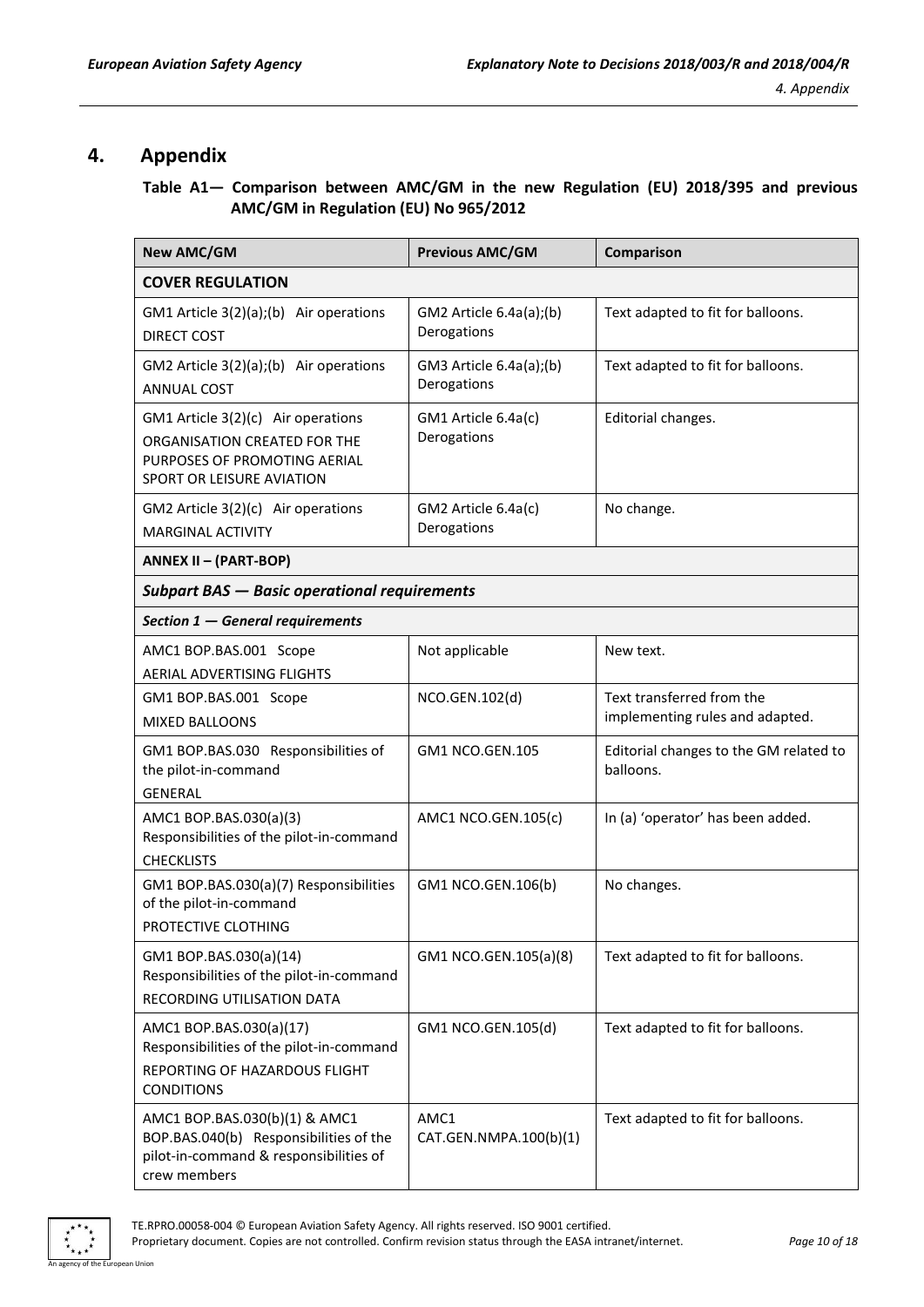| <b>New AMC/GM</b>                                                                                                                                                     | <b>Previous AMC/GM</b>                               | Comparison                                           |
|-----------------------------------------------------------------------------------------------------------------------------------------------------------------------|------------------------------------------------------|------------------------------------------------------|
| <b>ALKOHOL CONSUMPTION</b>                                                                                                                                            |                                                      |                                                      |
| GM1 BOP.BAS.030(b)(1);(2) & GM1<br>BOP.BAS.040(b) Responsibilities of the<br>pilot-in-command & responsibilities of<br>crew members                                   | GM1<br>CAT.GEN.NMPA.100(b)(2)                        | Editorial changes.                                   |
| PART-MED                                                                                                                                                              |                                                      |                                                      |
| GM1 BOP.BAS.040 Responsibilities of<br>crew members<br>DESIGNATION OF PERSONS AS CREW<br><b>MEMBERS</b>                                                               | GM1.NCO.OP.180                                       | Editorial changes.                                   |
| GM1 BOP.BAS.050 Documents,<br>manuals and information to be carried<br><b>GENERAL</b>                                                                                 | GM1 NCO.GEN.135                                      | Text adapted to fit for balloons.                    |
| AMC1 BOP.BAS.050(a)(1) Documents,<br>manuals and information to be carried<br>OPERATING LIMITATIONS, NORMAL,<br>ABNORMAL AND EMERGENCY<br><b>PROCEDURES</b>           | GM1<br>CAT.GEN.NMPA.140(a)(1)                        | Text adapted to fit for balloons.                    |
| AMC1 BOP.BAS.050(a)(3) Documents,<br>manuals and information to be carried<br><b>CURRENT AND SUITABLE</b><br>AERONAUTICAL CHARTS                                      | AMC1<br>NCO.GEN.135(a)(10)                           | Text adapted to fit for balloons.                    |
| AMC1 BOP.BAS.050(b)(2) Documents,<br>manuals and information to be carried<br><b>CERTIFICATE OF AIRWORTHINESS</b>                                                     | AMC1<br>NCO.GEN.135(a)(3)                            | No changes.                                          |
| GM1 BOP.BAS.050(b)(3) Documents,<br>manuals and information to be carried<br>AFM OR EQUIVALENT DOCUMENT                                                               | GM1 NCO.GEN.135(a)(1)                                | Editorial changes.                                   |
| GM1 BOP.BAS.050(b)(6) Documents,<br>manuals and information to be carried<br><b>BALLOON LOGBOOK OR EQUIVALENT</b><br><b>DOCUMENT</b>                                  | GM1 NCO.GEN.135(a)(8)                                | Text adapted to fit for balloons.                    |
| GM1 BOP.BAS.050(b)(7) Documents,<br>manuals and information to be carried<br>DOCUMENTS THAT MAY BE PERTINENT<br>TO THE FLIGHT AND STATES<br>CONCERNED WITH THE FLIGHT | GM1 NCO.GEN.135(a)(13)                               | Editorial changes.                                   |
| GM1 BOP.BAS.055 Dangerous goods<br><b>GENERAL</b>                                                                                                                     | GM1 NCO.GEN.140(a)/<br>GM1<br>CAT.GEN.NMPA.150(b)(c) | Text adapted and simplified, to fit for<br>balloons. |
| GM2 BOP.BAS.055 Dangerous goods<br><b>EXAMPLES</b>                                                                                                                    | Not applicable.                                      | New text.                                            |
| AMC1 BOP.BAS.065 Balloon logbook<br>GENERAL                                                                                                                           | AMC1 NCO.GEN.150                                     | Text adapted to fit for balloons.                    |
| GM1 BOP.BAS.065 Balloon logbook                                                                                                                                       | Not applicable.                                      | New text.                                            |



TE.RPRO.00058-004 © European Aviation Safety Agency. All rights reserved. ISO 9001 certified. Proprietary document. Copies are not controlled. Confirm revision status through the EASA intranet/internet. *Page 11 of 18* n Union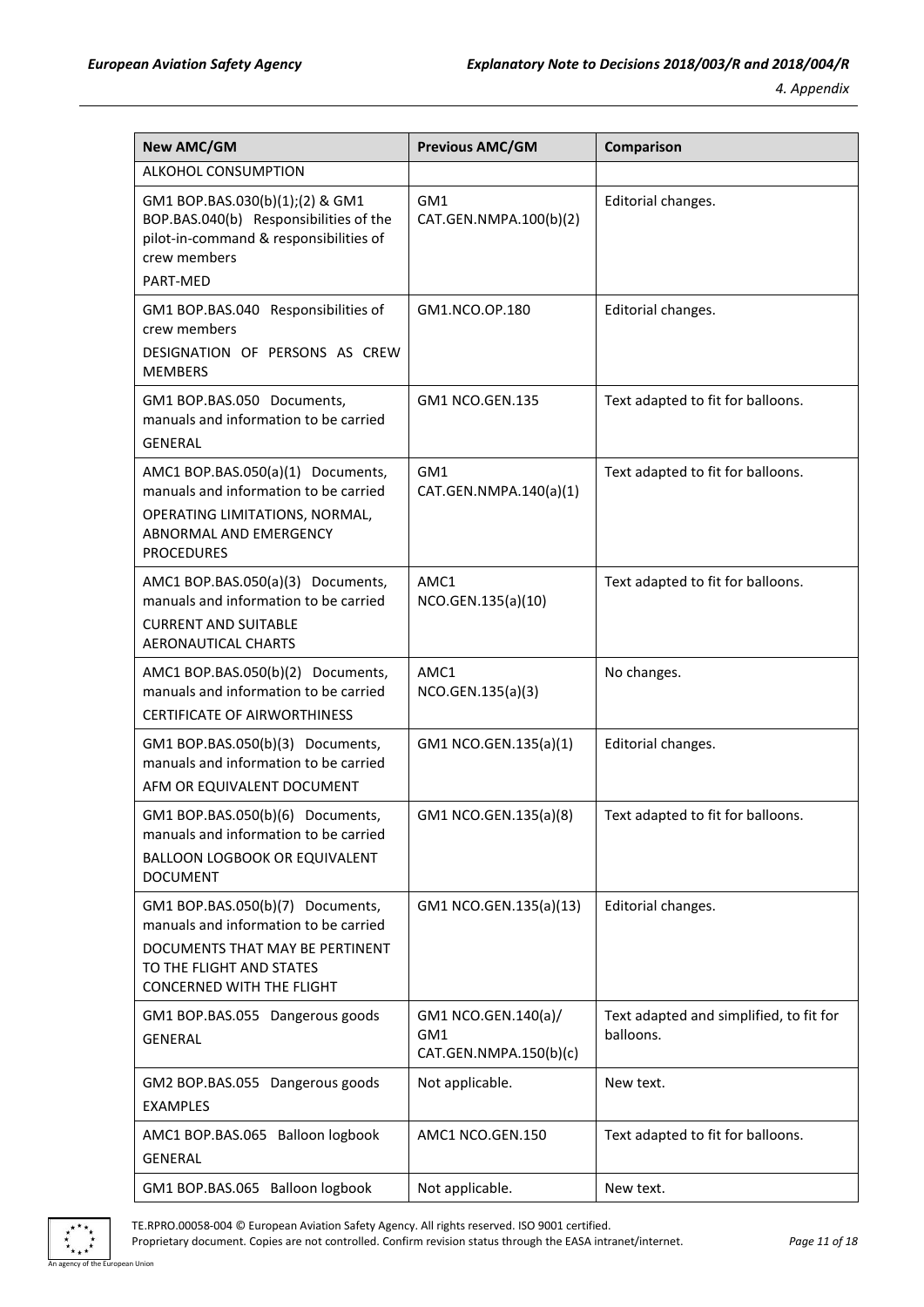| <b>New AMC/GM</b>                                                                                                                                                        | <b>Previous AMC/GM</b> | Comparison                                                          |
|--------------------------------------------------------------------------------------------------------------------------------------------------------------------------|------------------------|---------------------------------------------------------------------|
| <b>SERIES OF FLIGHTS</b>                                                                                                                                                 |                        |                                                                     |
| Section 2 - Operating procedures                                                                                                                                         |                        |                                                                     |
| AMC1 BOP.BAS.110 Fuel and ballast<br>supply and planning<br><b>GENERAL</b>                                                                                               | NCO.OP.127             | Text transferred from the<br>implementing rules and adapted.        |
| AMC1 BOP.BAS.115 Passenger briefing<br><b>GENERAL</b>                                                                                                                    | AMC1 NCO.OP.130        | Text adapted to fit for balloons.                                   |
| GM1 BOP.BAS.115 Passenger briefing<br><b>GENERAL</b>                                                                                                                     | Not applicable.        | New text.                                                           |
| AMC1 BOP.BAS.120 Carriage of special<br>categories of passengers<br>CARRIAGE OF CHILDREN AND PERSONS<br>WITH REDUCED MOBILITY                                            | AMC1 CAT.OP.NMPA.115   | Text adapted to fit for balloons.                                   |
| AMC1 BOP.BAS.125 Submission of the<br>air traffic service flight plan<br>FLIGHTS WITHOUT ATS FLIGHT PLAN                                                                 | AMC1 CAT.OP.NMPA.130   | Editorial changes.                                                  |
| AMC1 BOP.BAS.150 Take-off conditions<br>FACILITIES AT THE TAKE-OFF SITE                                                                                                  | AMC1 NCO.OP.176        | Editorial changes.                                                  |
| GM1 BOP.BAS.170 Refuelling with<br>persons on board<br>REPLACEMENT OF FUEL CYLINDERS                                                                                     | Not applicable.        | New text.                                                           |
| AMC1 BOP.BAS.180 Use of<br>supplemental oxygen<br><b>GENERAL</b>                                                                                                         | <b>NCO.OP.190</b>      | Text transferred from the<br>implementing rules and adapted.        |
| GM1 BOP.BAS.185(a);(b) Operational<br>limitations at night<br>AVOIDANCE OF NIGHT LANDING                                                                                 | GM1 NCO.OP.215         | Editorial changes.                                                  |
| AMC1 BOP.BAS.190 Balloon specialised<br>operations - Risk assessment and<br>checklist<br>CRITERIA FOR BALLOON SPECIALISED<br><b>OPERATIONS</b>                           | AMC1 NCO.SPEC.100      | Text adapted to fit for balloons.                                   |
| AMC2 BOP.BAS.190 Balloon specialised<br>operations - Risk assessment and<br>checklist                                                                                    | GM1 NCO.SPEC.105       | Text transferred from GM to AMC and<br>adapted to fit for balloons. |
| DEVELOPMENT OF CHECKLIST<br>AMC3 BOP.BAS.190 Balloon specialised<br>operations - Risk assessment and<br>checklist<br><b>CHECKLIST FOR PARACHUTE</b><br><b>OPERATIONS</b> | NCO.SPEC.PAR.100       | Text transferred from the<br>implementing rules and adapted.        |
| GM1 BOP.BAS.190 Balloon specialised<br>operations - Risk assessment and<br>checklist                                                                                     | GM1 NCO.SPEC.100       | Text adapted to fit for balloons.                                   |

 $*$ 

TE.RPRO.00058-004 © European Aviation Safety Agency. All rights reserved. ISO 9001 certified. Proprietary document. Copies are not controlled. Confirm revision status through the EASA intranet/internet. *Page 12 of 18* n Union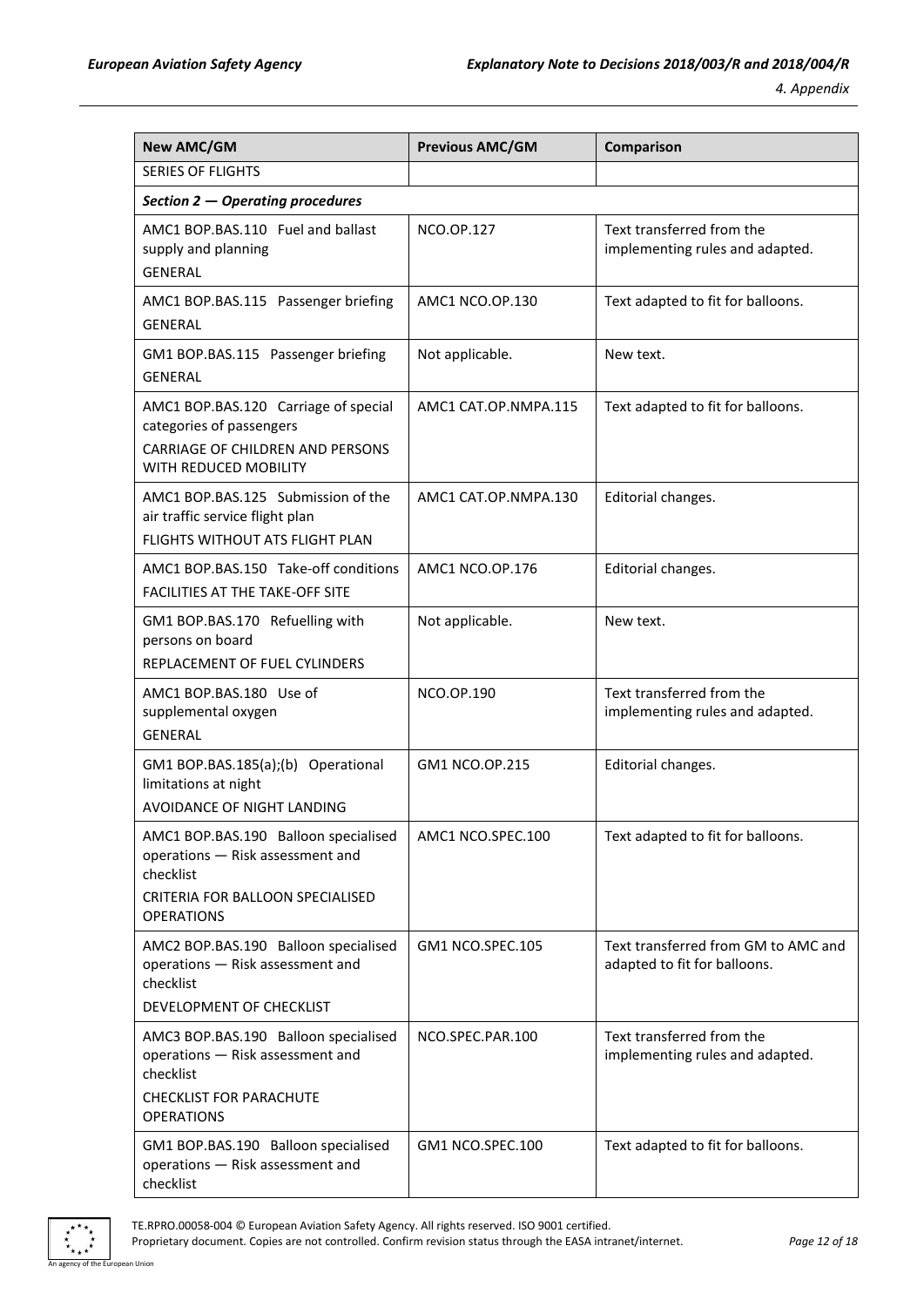| <b>New AMC/GM</b>                                                                                                                                | <b>Previous AMC/GM</b>   | Comparison                                                 |
|--------------------------------------------------------------------------------------------------------------------------------------------------|--------------------------|------------------------------------------------------------|
| <b>LIST OF OPERATIONS</b>                                                                                                                        |                          |                                                            |
| GM2 BOP.BAS.190 Balloon specialised<br>operations - Risk assessment and<br>checklist                                                             | Not applicable.          | New text.                                                  |
| <b>CATEGORISATION OF OPERATIONS</b>                                                                                                              |                          |                                                            |
| Section 3 - Performance and operating limitations                                                                                                |                          |                                                            |
| GM1 BOP.BAS.200 Operating<br>limitations<br><b>GENERAL</b>                                                                                       | Not applicable.          | New text.                                                  |
|                                                                                                                                                  | GM1 NCO.POL.105          |                                                            |
| GM1 BOP.BAS.205 Weighing<br><b>GENERAL</b>                                                                                                       |                          | Text adapted to fit for balloons.                          |
| Section 4 – Instruments, data and equipment                                                                                                      |                          |                                                            |
|                                                                                                                                                  |                          |                                                            |
| GM1 BOP.BAS.300(a) Instruments and<br>equipment - General<br><b>APPLICABLE AIRWORTHINESS</b><br>REQUIREMENTS                                     | GM1 NCO.IDE.B.100(a)     | More specific reference included and<br>editorial changes. |
| GM1 BOP.BAS.300(a)(2) Instruments<br>and equipment - General<br>PERMANENTLY INSTALLED                                                            | Not applicable.          | New text.                                                  |
| GM1 BOP.BAS.300(b) Instruments and<br>equipment - General<br>REQUIRED INSTRUMENTS AND<br>EQUIPMENT THAT DO NOT NEED TO BE<br><b>APPROVED</b>     | GM1 NCO.IDE.B.100(b)     | Text adapted to fit for balloons.                          |
| GM1 BOP.BAS.300(c) Instruments and<br>equipment - General<br>NOT REQUIRED INSTRUMENTS AND<br>EQUIPMENT THAT DO NOT NEED TO BE<br><b>APPROVED</b> | GM1 NCO.IDE.B.100(c)     | Text adapted to fit for balloons.                          |
| AMC1 BOP.BAS.305 Minimum<br>instruments and equipment for flight<br><b>GENERAL</b>                                                               | Not applicable.          | New text.                                                  |
| AMC1 BOP.BAS.310 Operating lights<br>ANTI-COLLISION LIGHTS AND<br>ILLUMINATION FOR INSTRUMENTS AND<br><b>EQUIPMENT</b>                           | AMC1 NCO.IDE.B.110       | Editorial changes.                                         |
| AMC1 BOP.BAS.315(a) Flight and<br>navigational instruments and associated<br>equipment<br>MEANS OF DISPLAYING DRIFT<br><b>DIRECTION</b>          | AMC1 NCO.IDE.B.115(a)    | No change.                                                 |
| AMC1 BOP.BAS.315(b)(1) Flight and<br>navigational instruments and associated<br>equipment<br>MEANS OF MEASURING AND                              | AMC1 NCO.IDE.B.115(b)(1) | No change.                                                 |



TE.RPRO.00058-004 © European Aviation Safety Agency. All rights reserved. ISO 9001 certified. Proprietary document. Copies are not controlled. Confirm revision status through the EASA intranet/internet. *Page 13 of 18* n Union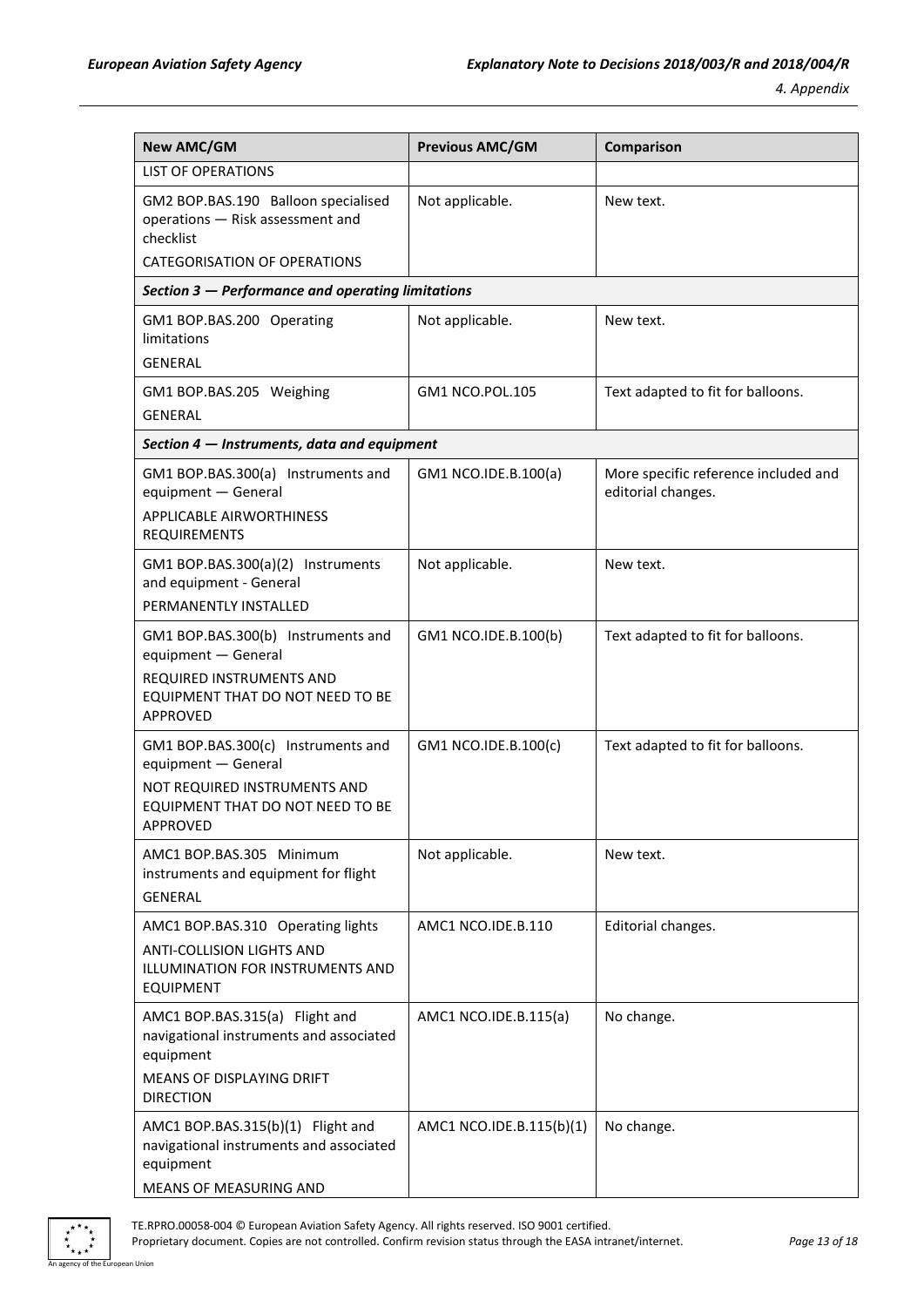| <b>New AMC/GM</b>                                                                                                                                         | <b>Previous AMC/GM</b>                          | Comparison                                                   |
|-----------------------------------------------------------------------------------------------------------------------------------------------------------|-------------------------------------------------|--------------------------------------------------------------|
| <b>DISPLAYING THE TIME</b>                                                                                                                                |                                                 |                                                              |
| GM1 BOP.BAS.315(b)(3) Flight and<br>navigational instruments and associated<br>equipment<br><b>MEANS OF MEASURING AND</b><br>DISPLAYING PRESSURE ALTITUDE | GM1 NCO.IDE.B.115(b)(3)                         | Text adapted to fit for balloons.                            |
| GM1 BOP.BAS.320 Restraint system<br><b>EQUIPMENT REQUIREMENTS</b>                                                                                         | Not applicable.                                 | New text.                                                    |
| AMC1 BOP.BAS.330 First-aid kit<br><b>CONTENT OF THE FIRST-AID KIT</b>                                                                                     | AMC1 NCO.IDE.B.120                              | Editorial changes.                                           |
| AMC2 BOP.BAS.330 First-aid kit<br>MAINTENANCE OF FIRST-AID KIT                                                                                            | AMC2 NCO.IDE.B.120                              | No change.                                                   |
| GM1 BOP.BAS.330(a) First-aid kit<br><b>ADDITIONAL FIRST-AID KIT</b>                                                                                       | Not applicable.                                 | New text.                                                    |
| AMC1 BOP.BAS.335 Hand fire<br>extinguishers<br><b>CERTIFICATION SPECIFICATIONS</b>                                                                        | AMC1 NCO.IDE.B.125                              | No change.                                                   |
| GM1 BOP.BAS.335 Hand fire<br>extinguishers<br>ADDITIONAL HAND FIRE EXTINGUISHER                                                                           | Not applicable.                                 | New text.                                                    |
| AMC1 BOP.BAS.340 Life-saving and<br>signalling equipment - Flights over<br>water                                                                          | AMC1 NCO.IDE.B.130                              | Editorial changes.                                           |
| RISK ASSESSMENT<br>AMC2 BOP.BAS.340 Life-saving and<br>signalling equipment - Flights over<br>water<br><b>EQUIPMENT</b>                                   | <b>NCO.IDE.B.130</b>                            | Text transferred from the<br>implementing rules and adapted. |
| AMC3 BOP.BAS.340 Life-saving and<br>signalling equipment - Flights over<br>water<br><b>BRIEFING ON PLB USE</b>                                            | AMC4 NCO.IDE.B.130(b)                           | Editorial changes.                                           |
| AMC4 BOP.BAS.340 Life-saving and<br>signalling equipment - Flights over<br>water<br>ELT AND PLB REGISTRATION AND<br><b>OPERATION PROVISION</b>            | AMC2 NCO.IDE.B.130(b)/<br>AMC3 NCO.IDE.B.130(b) | Text simplified.                                             |
| GM1 BOP.BAS.340 Life-saving and<br>signalling equipment - Flights over<br>water<br><b>TERMINOLOGY</b>                                                     | GM1 NCO.IDE.B.130(b)                            | Editorial changes.                                           |
| AMC1 BOP.BAS.345 Life-saving and<br>signalling equipment - Search and<br>rescue difficulties                                                              | AMC1 NCO.IDE.B.135                              | Editorial changes.                                           |

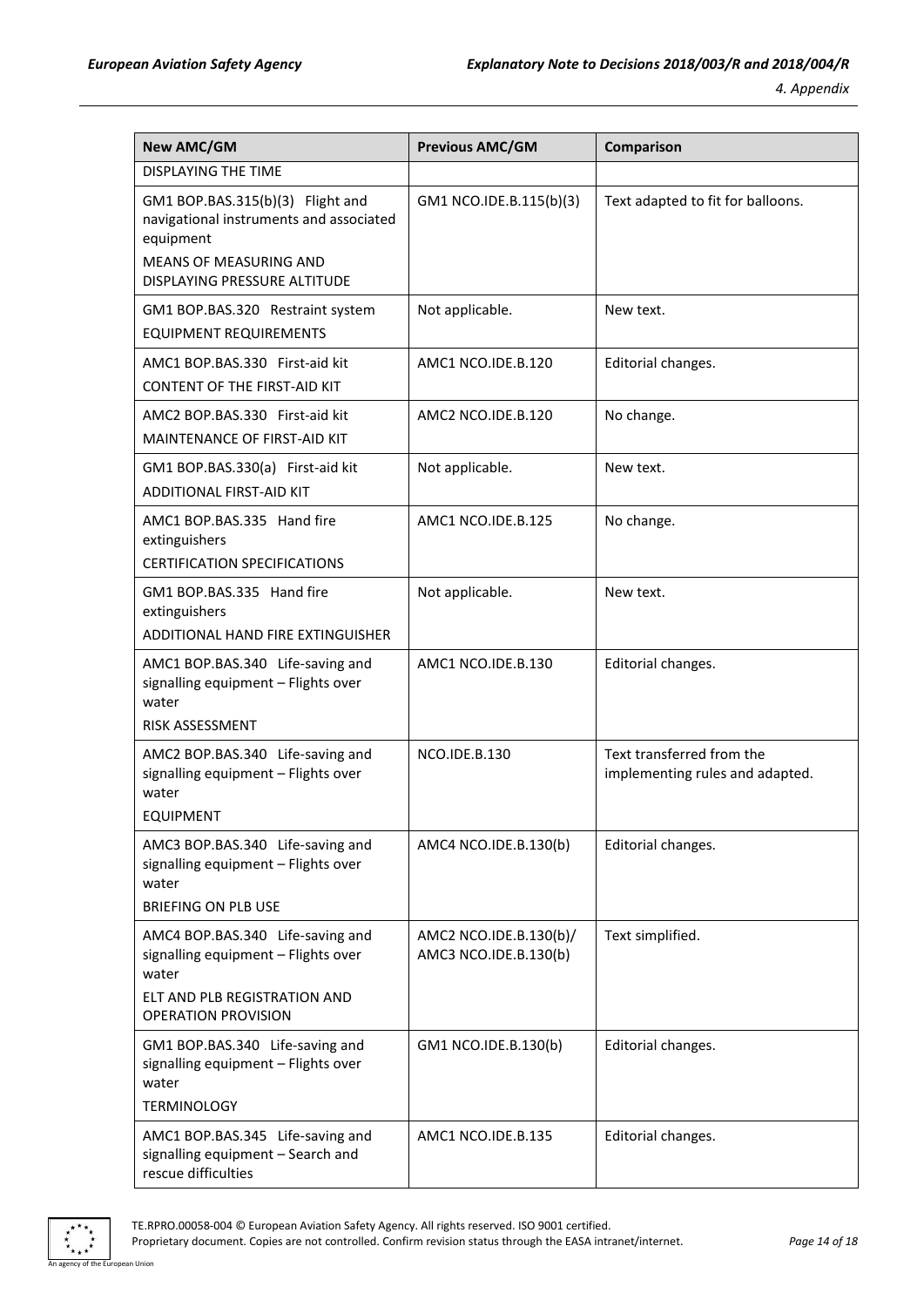| <b>New AMC/GM</b>                                                                                                                                                | <b>Previous AMC/GM</b>                    | Comparison                                                                                                                         |
|------------------------------------------------------------------------------------------------------------------------------------------------------------------|-------------------------------------------|------------------------------------------------------------------------------------------------------------------------------------|
| <b>GENERAL</b>                                                                                                                                                   |                                           |                                                                                                                                    |
| AMC2 BOP.BAS.345 Life-saving and<br>signalling equipment - Search and<br>rescue difficulties<br>ADDITIONAL SURVIVAL EQUIPMENT                                    | AMC2 NCO.IDE.B.135                        | Editorial changes.                                                                                                                 |
| GM1 BOP.BAS.345 Life-saving and<br>signalling equipment - Search and<br>rescue difficulties<br><b>SIGNALS</b>                                                    | GM1 NCO.IDE.B.130(d)                      | Text has been updated to provide<br>reference to Regulation (EU)<br>No 923/2012.                                                   |
| GM2 BOP.BAS.345 Life-saving and<br>signalling equipment - Search and<br>rescue difficulties<br>AREAS IN WHICH SEARCH AND RESCUE<br>WOULD BE ESPECIALLY DIFFICULT | GM1 NCO.IDE.B.135                         | Editorial changes.                                                                                                                 |
| AMC1<br>BOP.BAS.350(b)(3) Miscellaneous<br>equipment<br><b>FIRE BLANKET</b>                                                                                      | AMC1 NCO.IDE.B.140(b)(3)                  | Size has been reduced from 1.5m x<br>2.0m to 1.5m x 1.8m, since in EN 1869<br>the maximum dimension is 1.8m;<br>editorial changes. |
| AMC1 BOP.BAS.350(c)(1)<br>Miscellaneous equipment<br><b>KNIFE</b>                                                                                                | AMC1 NCO.IDE.B.140<br>(c)(1)              | No change.                                                                                                                         |
| GM1 BOP.BAS.355 Radio<br>communication equipment<br>APPLICABLE AIRSPACE REQUIREMENTS                                                                             | GM1 NCO.IDE.B.145                         | No change.                                                                                                                         |
| AMC1 BOP.BAS.360 Transponder<br><b>GENERAL</b>                                                                                                                   | AMC1 NCO.IDE.B.150                        | Editorial changes.                                                                                                                 |
| Subpart ADD - Additional requirements for commercial operations                                                                                                  |                                           |                                                                                                                                    |
| Section 1 - General organisation requirements                                                                                                                    |                                           |                                                                                                                                    |
| AMC1 BOP.ADD.010 Notification of<br>alternative means of compliance<br>DEMONSTRATION OF COMPLIANCE                                                               | AMC1 ORO.GEN.120(a)                       | Editorial changes.                                                                                                                 |
| AMC1 BOP.ADD.020(b) Findings<br><b>CORRECTIVE ACTION PLAN</b>                                                                                                    | AMC1 ORO.GEN.150(b)                       | No change.                                                                                                                         |
| GM1 BOP.ADD.020(b);(c) Findings<br><b>CORRECTIVE ACTION</b>                                                                                                      | GM1 ORO.GEN.150                           | Editorial changes.                                                                                                                 |
| AMC1 BOP.ADD.025(a) Occurrence<br>reporting<br><b>GENERAL</b>                                                                                                    | Not applicable.                           | New text.                                                                                                                          |
| AMC1 BOP.ADD.030(a)(2)<br>Management<br>system<br><b>SAFETY POLICY</b>                                                                                           | AMC1<br>ORO.GEN.200(a)(1);(2);(3);<br>(5) | No change.                                                                                                                         |
| AMC1 BOP.ADD.030(a)(3) Management<br>system                                                                                                                      | AMC1<br>ORO.GEN.200(a)(1);(2);(3);        | Text adapted to fit for balloons.                                                                                                  |

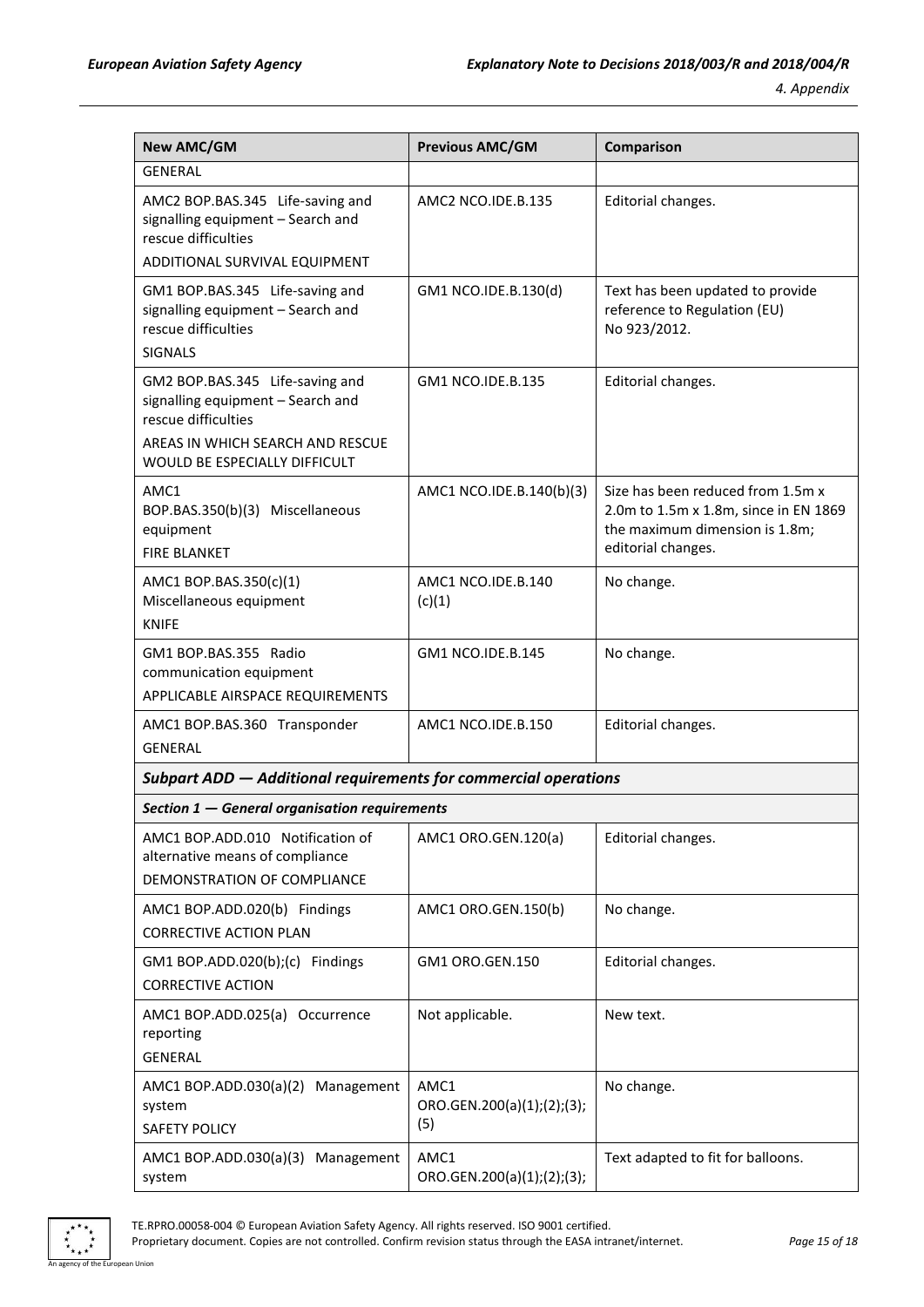| <b>New AMC/GM</b>                                                                                                | <b>Previous AMC/GM</b>                      | Comparison                                         |
|------------------------------------------------------------------------------------------------------------------|---------------------------------------------|----------------------------------------------------|
| <b>SAFETY RISK MANAGEMENT</b>                                                                                    | (5)                                         |                                                    |
| GM1 BOP.ADD.030(a)(4) Management<br>system<br><b>TRAINING ON SAFETY</b>                                          | GM1 ORO.GEN.200(a)(4)                       | No change.                                         |
| AMC1 BOP.ADD.030(a)(5) Management<br>system<br><b>MANAGEMENT SYSTEM</b><br><b>DOCUMENTATION</b>                  | AMC1 ORO.GEN.200(a)(5)                      | Editorial changes and changed<br>references.       |
| AMC1 BOP.ADD.030(a)(6) Management<br>system<br><b>COMPLIANCE MONITORING - AUDIT</b><br>AND ORGANISATIONAL REVIEW | Not applicable.                             | New text.                                          |
| GM1 BOP.ADD.030(a)(6) Management<br>system<br><b>COMPLIANCE MONITORING - AUDIT</b><br>AND ORGANISATIONAL REVIEW  | GM4 ORO.GEN.200(a)(6)                       | Text adapted to fit for balloons.                  |
| GM2 BOP.ADD.030(a)(6) Management<br>system<br><b>COMPLIANCE MONITORING CHECKLIST</b>                             | GM3 ORO.GEN.200(a)(6)                       | Text adapted to fit for balloons.                  |
| AMC1 BOP.ADD.035 Contracted<br>activities<br>RESPONSIBILITY WHEN CONTRACTING<br><b>ACTIVITIES</b>                | AMC1 ORO.GEN.205                            | Text adapted to fit for balloons.                  |
| GM1 BOP.ADD.035 Contracted<br>activities<br><b>CONTRACTING - GENERAL</b>                                         | GM1 ORO.GEN.205                             | Text adapted to fit for balloons.                  |
| GM2 BOP.ADD.035 Contracted<br>activities<br>RESPONSIBILITY WHEN CONTRACTING<br><b>ACTIVITIES</b>                 | GM2 ORO.GEN.205                             | Editorial changes and changed<br>references.       |
| GM1 BOP.ADD.040 Personnel<br>requirements<br><b>SMALLEST OPERATOR</b>                                            | Not applicable.                             | New text.                                          |
| AMC1 BOP.ADD.040(c) Personnel<br>requirements<br>NOMINATED PERSONS                                               | AMC1 ORO.AOC.135(a)/<br>AMC2 ORO.AOC.135(a) | Text adapted to fit for balloons.                  |
| GM1 BOP.ADD.040(c) Personnel<br>requirements<br><b>COMPETENCE OF NOMINATED PERSONS</b>                           | GM2 ORO.AOC.135(a)                          | Text adapted to fit for balloons.                  |
| Section 2 – Declaration, airworthiness and wet and dry lease                                                     |                                             |                                                    |
| GM1 BOP.ADD.100 Declaration<br><b>GENERAL</b>                                                                    | GM1 ORO.DEC.100                             | No changes, except for deleting the<br>references. |
| AMC1 BOP.ADD.105(a) Changes to the<br>declaration and cessation of commercial                                    | AMC1 ORO.DEC.100(d)                         | No change.                                         |



TE.RPRO.00058-004 © European Aviation Safety Agency. All rights reserved. ISO 9001 certified.

Proprietary document. Copies are not controlled. Confirm revision status through the EASA intranet/internet. *Page 16 of 18* n Union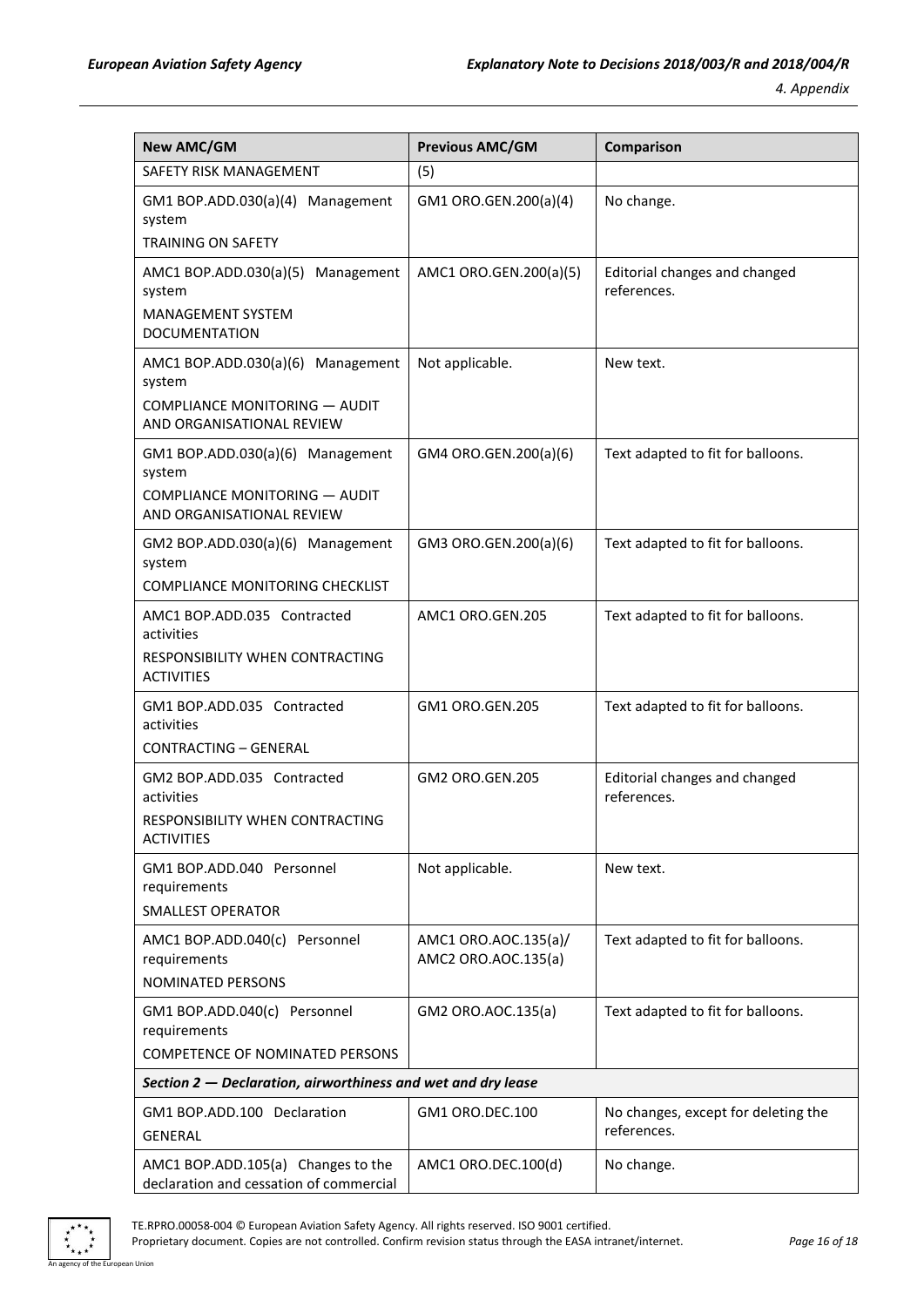| <b>New AMC/GM</b>                                                                                                                                                                 | <b>Previous AMC/GM</b>         | Comparison                                                        |  |
|-----------------------------------------------------------------------------------------------------------------------------------------------------------------------------------|--------------------------------|-------------------------------------------------------------------|--|
| operations                                                                                                                                                                        |                                |                                                                   |  |
| NOTIFICATION OF CHANGES                                                                                                                                                           |                                |                                                                   |  |
| AMC1 BOP.ADD.115 Wet lease and dry<br>lease of a balloon registered in a third<br>country<br><b>GENERAL</b>                                                                       | AMC1 ORO.AOC.110               | Text adapted to fit for balloons.                                 |  |
| GM1 BOP.ADD.115(a) Wet lease and<br>dry lease of a balloon registered in a<br>third country<br>LEASE-IN AGREEMENT BETWEEN<br>OPERATORS REGISTERED IN AN EU<br><b>MEMBER STATE</b> | GM1 ORO.SPO.100(c)             | Text adapted to fit for balloons.                                 |  |
| Section 3 - Manuals and records                                                                                                                                                   |                                |                                                                   |  |
| AMC1 BOP.ADD.200 Operations<br>manual<br><b>GENERAL</b>                                                                                                                           | AMC1 ORO.MLR.100               | Text adapted to fit for balloons.                                 |  |
| AMC2 BOP.ADD.200 Operations<br>manual<br><b>CONTENT</b>                                                                                                                           | AMC2 ORO.MLR.100               | Text adapted to fit for balloons.                                 |  |
| GM1 BOP.ADD.200 Operations manual<br>MORE CONSERVATIVE DATA AND<br><b>PROCEDURES</b>                                                                                              | ORO.MLR.100                    | Text transferred from the<br>implementing rule and adapted.       |  |
| AMC1 BOP.ADD.205 Record-keeping<br><b>GENERAL</b>                                                                                                                                 | AMC1 ORO.GEN.220(b)            | No changes except for (d), where the<br>text has been simplified. |  |
| AMC2 BOP.ADD.205 Record-keeping<br>STORAGE PERIODS AND AVAILABILITY                                                                                                               | <b>ORO.MLR.115</b>             | Text transferred from the<br>implementing rule and adapted.       |  |
| Section 4 - Flight crew                                                                                                                                                           |                                |                                                                   |  |
| AMC1 BOP.ADD.310(a) Provision of<br>training and checking<br>ADDITIONAL TRAINING FOR THE PILOT-<br>IN-COMMAND                                                                     | Not applicable.                | New text.                                                         |  |
| AMC1 BOP.ADD.315(b);(c) Recurrent<br>training and checking<br>PROFICIENCY CHECK                                                                                                   | Not applicable.                | New text.                                                         |  |
| Section 5 – General operating requirements                                                                                                                                        |                                |                                                                   |  |
| AMC1 BOP.ADD.410 Additional balloon<br>crew member<br>TRAINING AND RECENCY                                                                                                        | AMC1<br>CAT.GEN.NMPA.105(a)    | Text adapted to better serve the<br>purpose.                      |  |
| GM1 BOP.ADD.415 Fitness relating to<br>deep water diving and blood donation<br>ELAPSED TIME BEFORE RETURNING TO<br><b>FLYING DUTY</b>                                             | GM1<br>CAT.GEN.NMPA.105(b)(2)  | Text adapted.                                                     |  |
| GM1 BOP.ADD.435(a)(2) Documents,<br>manuals and information to be carried                                                                                                         | GM1<br>CAT.GEN.NMPA.140(a)(15) | Editorial changes.                                                |  |

 $*$